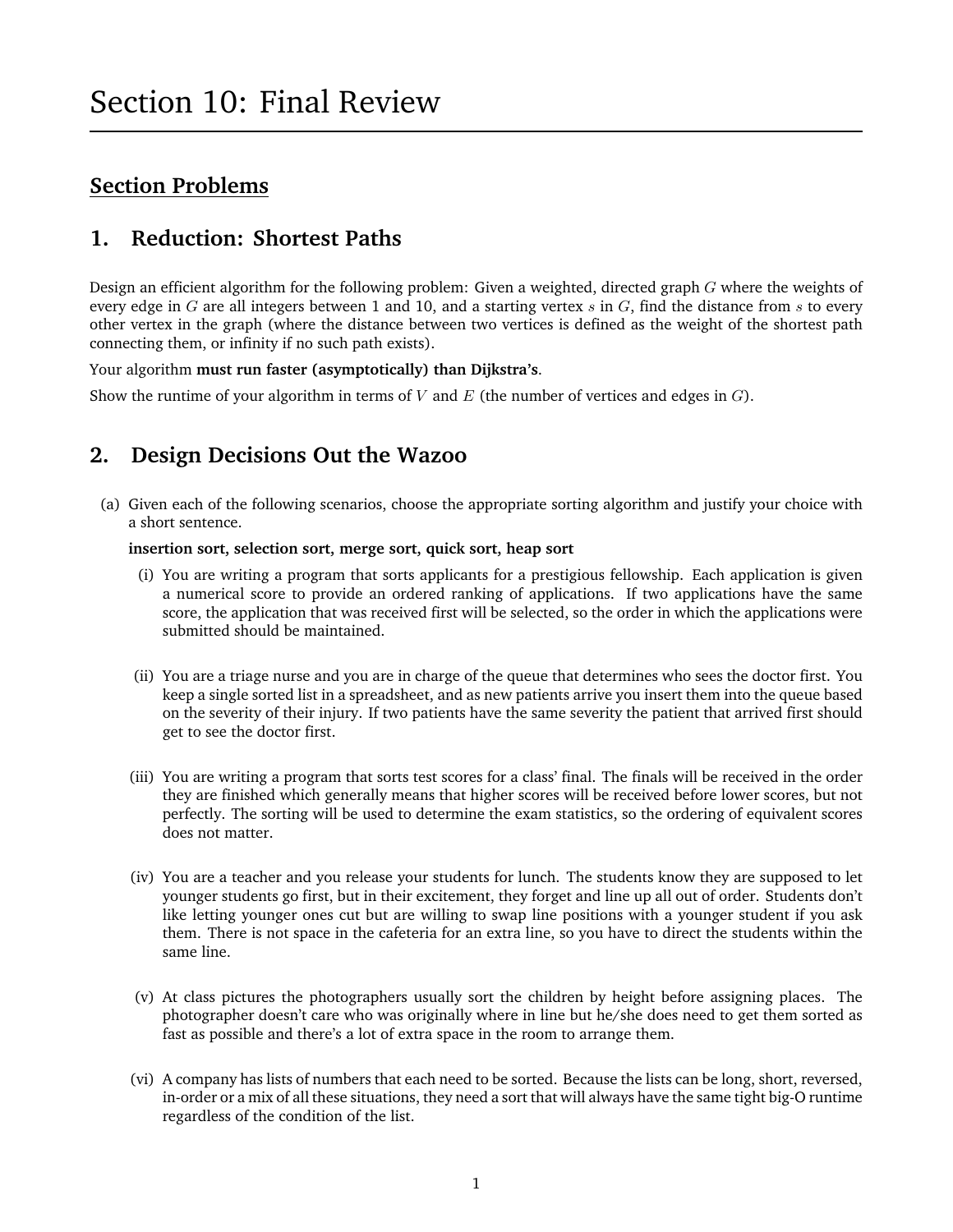- (vii) When you were younger, you most likely had a box of Crayola crayons. When you first buy them however, all the colors are not sorted in order. Which sort can you use to sort the crayons by color in the box such that you only take one or two of the crayons out of the box at any given time?
- (viii) A customer requires that you use a sort that has recursion. Which one can you choose? Explain why this request is not a good idea.
- (b) Given each of the following scenarios choose the appropriate ADT, justify your choice with a short sentence.

#### **List, Stack, Queue, Dictionary, Heap, Disjoint Sets**

- (i) You are writing a program to manage a todo list with a very specific approach to tasks. This program will order tasks for someone to tackle so that the most recent task is addressed first. How would you store the transactions in appropriate order?
- (ii) You are writing a study support program that creates flash cards where each flash card has two pieces of crucial information: the question to be asked and the correct answer. How would you store these flash card objects?
- (iii) You are writing a program to store the history of transactions for a small business. You need to maintain the order in which the transactions occurred and be able to access entries based on the order in which they were received.
- (iv) You are writing a program to surface candidates for a job. As candidates are met and evaluated, they are added to a collection from which hiring managers can request the next best applicant whenever they have an open job position. How would you store the candidates and their evaluations for hiring managers to be able to quickly get the next best applicant?
- (v) You are writing a program to schedule jobs sent to a laser printer. The laser printer should process these jobs in the order in which the requests were received. How would you store the jobs in appropriate order?
- (vi) You are developing a video game where you play as the Roman Empire. Every time you conquer a city-state, that city-state and everything they own is added to your empire.
- (c) Given each of the following scenarios, choose the appropriate dictionary implementation and justify your choice with a short sentence.

#### **Array Dictionary, LinkedList Dictionary, AVL Dictionary, Hash Dictionary**

- (i) You are writing a program to store incidents in a software service you maintain. The keys will be time stamps, so you know they will be unique. You will be adding incidents as they occur and removing them as they are resolved. You are more likely to need to access and remove incidents that have recently been added to the collection.
- (ii) You are writing a program that implements a company directory. The directory will store employee ids mapped to contact information. You will also implement auto complete, so that as someone types in a user id you will suggest for them possible entries. Your directory will need to grow and shrink as people join and leave the company.
- (iii) You are writing a program to store an extremely large dictionary of English vocabulary. You will know how many entries you will store at the onset of the program and will not add any more after the initial processing. You want to optimize for quick look ups of definitions.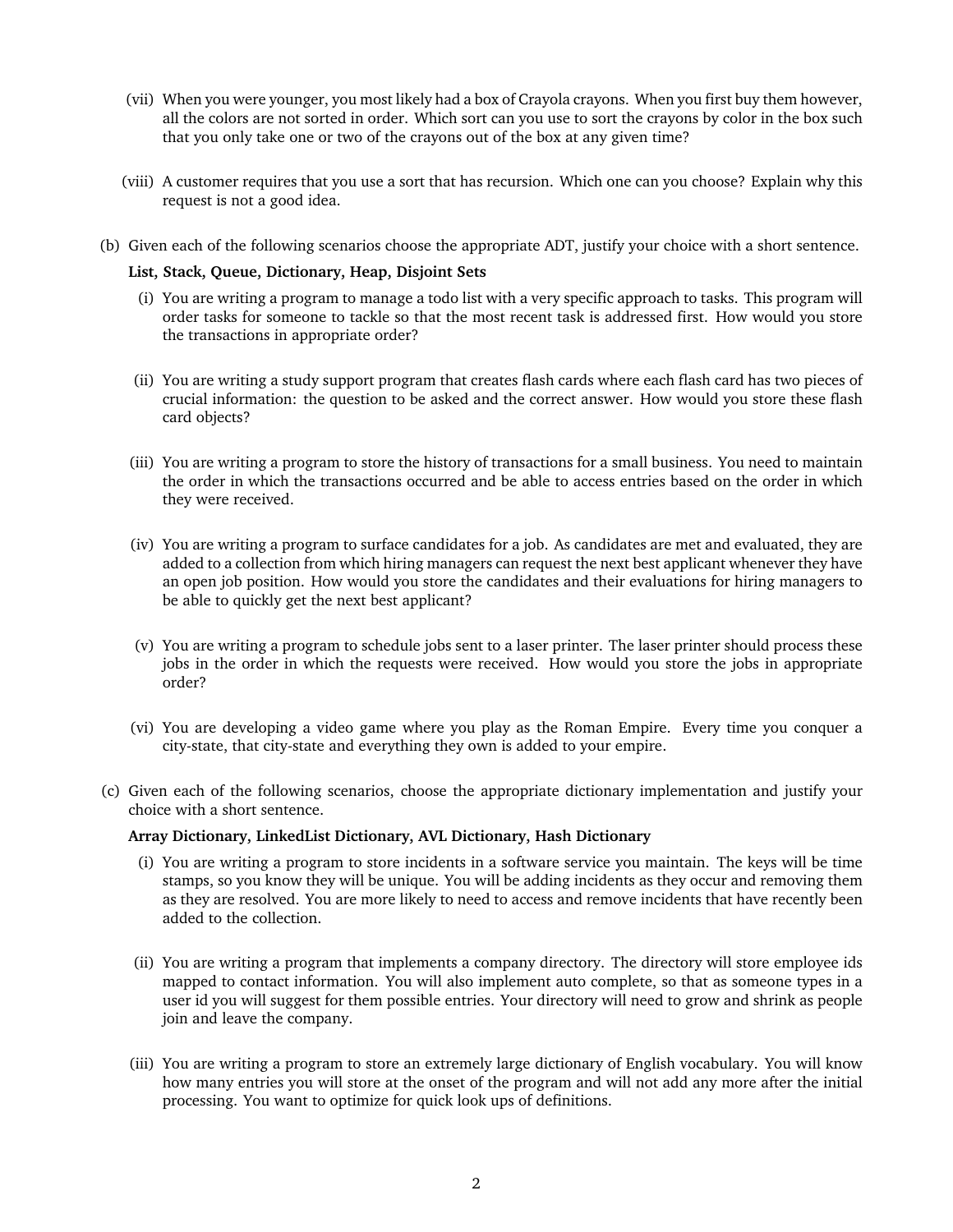(iv) You are writing a program to store a rather small dictionary that maps exam questions to the average score for that question across all students. The questions are numbered sequentially starting at 0. Often you will want to read the entire set of scores in the order of the test.

### **3. More Sorting**

During lecture, we focused on five different sorting algorithms: insertion sort, merge sort, quick sort, selection sort, and heap sort.

- (a) Suppose we want to sort an array containing 50 strings. Which of the above four algorithms is the best choice?
- (b) Suppose we have an array containing a few hundred elements that is almost entirely sorted, apart from a one or two elements that were swapped with the previous item in the list. Which of the algorithms is the best way of sorting this data?
- (c) Suppose we want to sort an array of ints, but also want to minimize the amount of extra memory we want to use as much as possible. Which of the above algorithms is the best choice?
- (d) Suppose we have a version of quick sort which selects pivots randomly and creates partitions in the manner described in lecture. Explain how you would build an input array that would cause this version of quick sort to always run in  $\mathcal{O}(n^2)$  time.

Your answer should explain on a high level what your array would look like and what happens when you try running quick sort on it. You do not need to give a specific example of such a array, though you may if you think it will help make your explanation more clear.

(e) How can you modify both versions of quicksort so that they no longer display  $\mathcal{O}(n^2)$  behavior given the same inputs?

# **4. Sorting Code Modeling**

Following is a pseudocode for a sorting algorithm. Study the code and answer the following questions.

**Note**: You have not seen this sorting algorithm in class. Part of the exercise is to apply your analysis skills. Read the questions before analyzing the code.

```
public void fooSort(int arr[]) {
  int n = arr.length;
  for (int i = 0; i < n-1; i++) {
     for (int j = 0; j < n-i-1; j++) {
         if (arr[j] > arr[j+1]) {
            // swap temp and arr[i]
            int temp = arr[j];arr[j] = arr[j+1];arr[j+1] = temp;}
     }
  }
}
```
- (a) What is the worst-case tight big-O runtime?
- (b) Does the above algorithm do an in-place sort?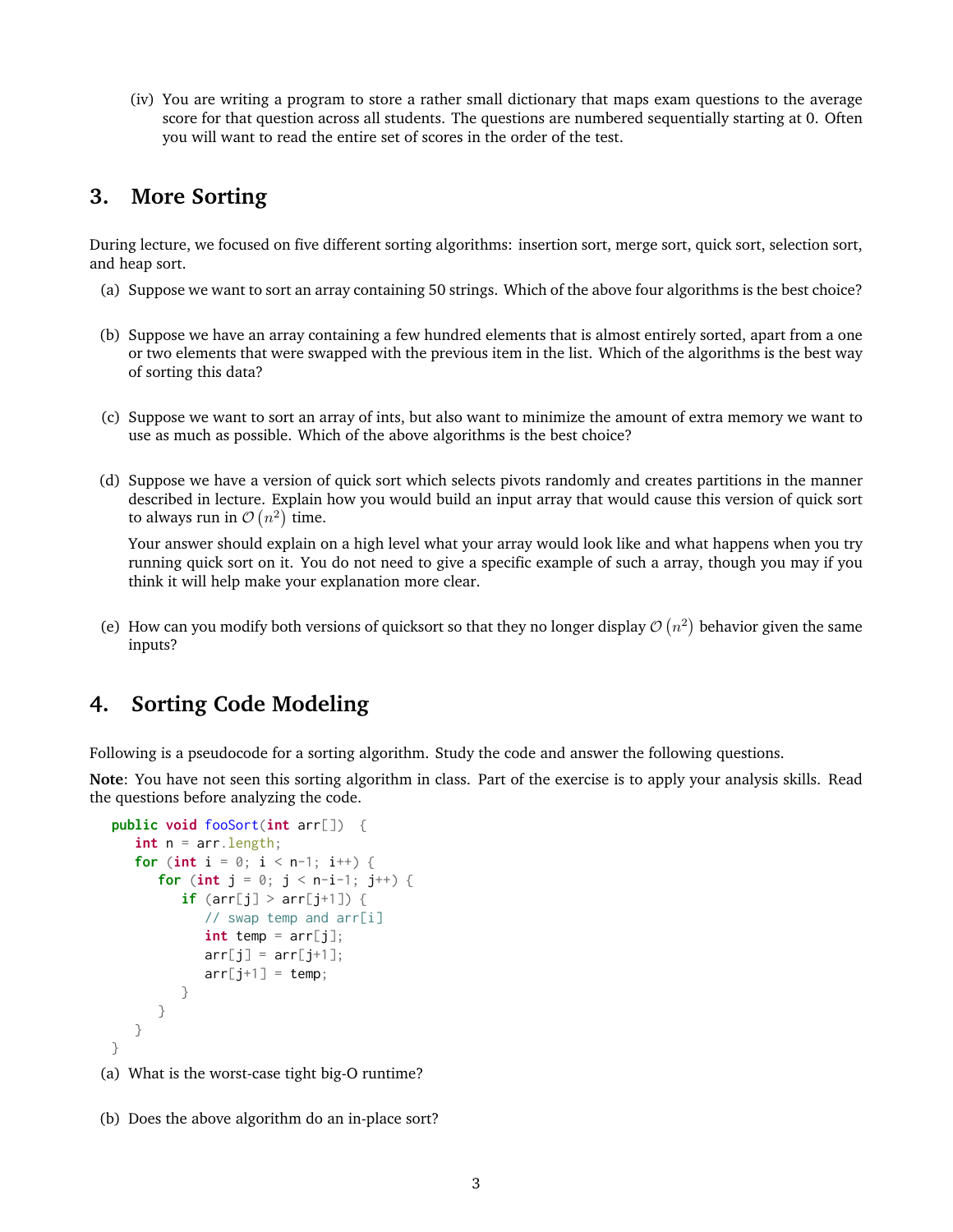(c) Does the above algorithm do a stable sort?

## **5. Graphs and Design**

Consider the following problems, which we can both model and solve as graph problems.

For each problem, describe (i) what your vertices and edges are and (ii) a short (2-3 sentence) description of how to solve the problem.

We will also include more detailed pseudocode to make solutions.

Your description does not need to explain how to implement any of the algorithms we discussed in lecture. However, if you *modify* any of the algorithms we discussed, you must discuss what that modification is.

- (a) A popular claim is that if you go to any Wikipedia page and keep clicking on the first link, you will eventually end up at the page about "Philosophy". Suppose you are a given some Wikipedia page as a random starting point. How would you write an algorithm to verify this claim for the given starting point?
- (b) Suppose you were walking in a field and unexpectedly ran into an alien. The alien, startled by your presence, dropped a book, ran into their UFO, and flew off.

This book ended up being a dictionary for the alien language – e.g. a book containing a bunch of alien words, with corresponding alien definitions.

You observe that the alien's language appears to be character based. Naturally, the first and burning question you have is what the alphabetical order of these alien characters are.

For example, in English, the character "a" comes before "b". In the alien language, does the character " $\mathcal{V}$ " come come before or after character " $\rho$ "? The world must know.

Assuming the dictionary is sorted by the alien character ordering, design an algorithm that prints out all plausible alphabetical orderings of the alien characters.

# **6. More Graph Design Decisions**

For each of the following graph-based computational tasks, specify the type of graph most appropriate for the data in question in terms of undirected or directed, and unweighted or weighted.

In addition, choose the graph algorithm from the following list best suited to computing a solution:

#### **BFS, DFS, MST (e.g. Prim's or Kruskal's), Dijkstra's, Topological Sort**

- (a) You want to model a collection of Java files in a project. You know which files exist and which other Java files they depend on using (i.e. other classes you're importing). You want to determine the order that the files have to be compiled in before a given file f can be compiled and run.
- (b) You want to model how a tweet gets re-tweeted by followers on Twitter. You have data on who the users of Twitter are and all the followers of each user. Given a source, a tweet can be re-tweeted by any follower of that source. If a tweet gets arbitrarily re-tweeted  $k$  times, you want to know which users could have seen the tweet.

## **7. Greenland Always Survives**

Bob runs a pizza shop in a small town in Greenland. There are 100 houses in the town connected by roads. Bob delivers to every house in the town. Unfortunately, Bob can only carry one pizza at a time, so after delivering to one house, he has to come back to the shop to pick up another delivery.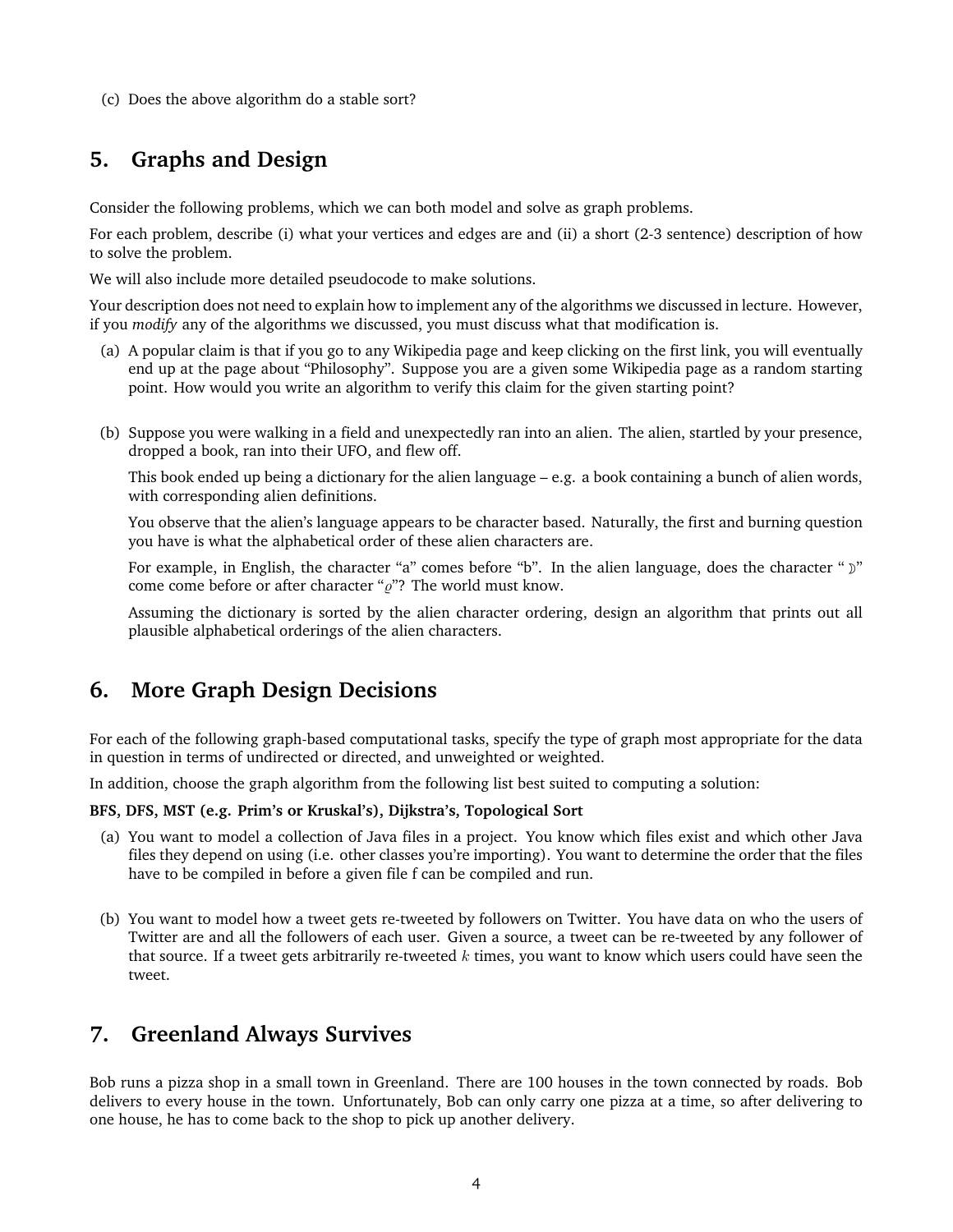Last week, there was a storm that left 4 feet of snow on all the roads in the town. Clearing snow on a road costs Bob some money, but once the snow is cleared the cost to travel on the cleared road (in either direction) is zero. Bob decides that instead of clearing snow from all the roads on his delivery routes at once, he will clear the snow while delivering pizzas.

- (a) Bob knows he will get an order for each of the 100 houses (they're all regular customers), so he'd like to plan in advance which roads he is going to clear. How should he choose which roads to use to minimize the total cost?
- (b) When each new order comes in, how should Bob determine what roads to take to get to that house?

# **8. Frodo and Sam**

Frodo and Sam are on their way to Mordor to destroy the ring, and along their path they have to pass through several human villages on their way, some of which are now deserted and likely Orc territory. They learn that there are some paths that are being heavily guarded by Orcs, and they want to avoid those paths at all costs. Friendly spies tell Frodo and Sam that they should avoid the road between two deserted villages, as it is more likely be monitored by Orcs.

(a) How would you represent a graph to capture this problem? Answer the following questions:

What do your vertices represent? If you store extra information in each vertex, what is it?

What do your edges represent? Your answer may be a real-world object or an abstract description of what edges will exist. If you store extra information in each edge, what is it?

Is your graph directed or undirected? Briefly explain why in 1-2 sentences.

Is your graph weighted or unweighted? Briefly explain why in 1-2 sentences.

Do you permit self-loops? Parallel edges? Briefly explain why in 1-2 sentences.

(b) How should Frodo and Sam find the shortest and safest path to Mordor? State the runtime of your solution.

## **9. Get Zucced**

Suppose we model Facebook users with the following graph representation. An undirected, unweighted adjacency list where vertices are users and edges represent 'friend' relationships. Thus, if two users are friends, then we have an edge between those two users.

Given this graph representation, explain how to solve the following problems.

- (a) How would you find a person with the most friends in the network? State the runtime of your solution.
- (b) The company wants to introduce a new metric for each user called networkSize. The networkSize of a user  $u$ is the number of users v such that  $u \to v$ , i.e., there is a path from u to v. Describe how you would calculate networkSize for a user  $u$ . State the runtime of your solution.
- (c) Suppose you won a competition at Facebook, and you are granted 3 "free" friend requests, i.e., any three users you choose will automatically become your friends. You want to choose three users who can maximize your networkSize. Describe an efficient solution for choosing three such users. State the runtime of your approach.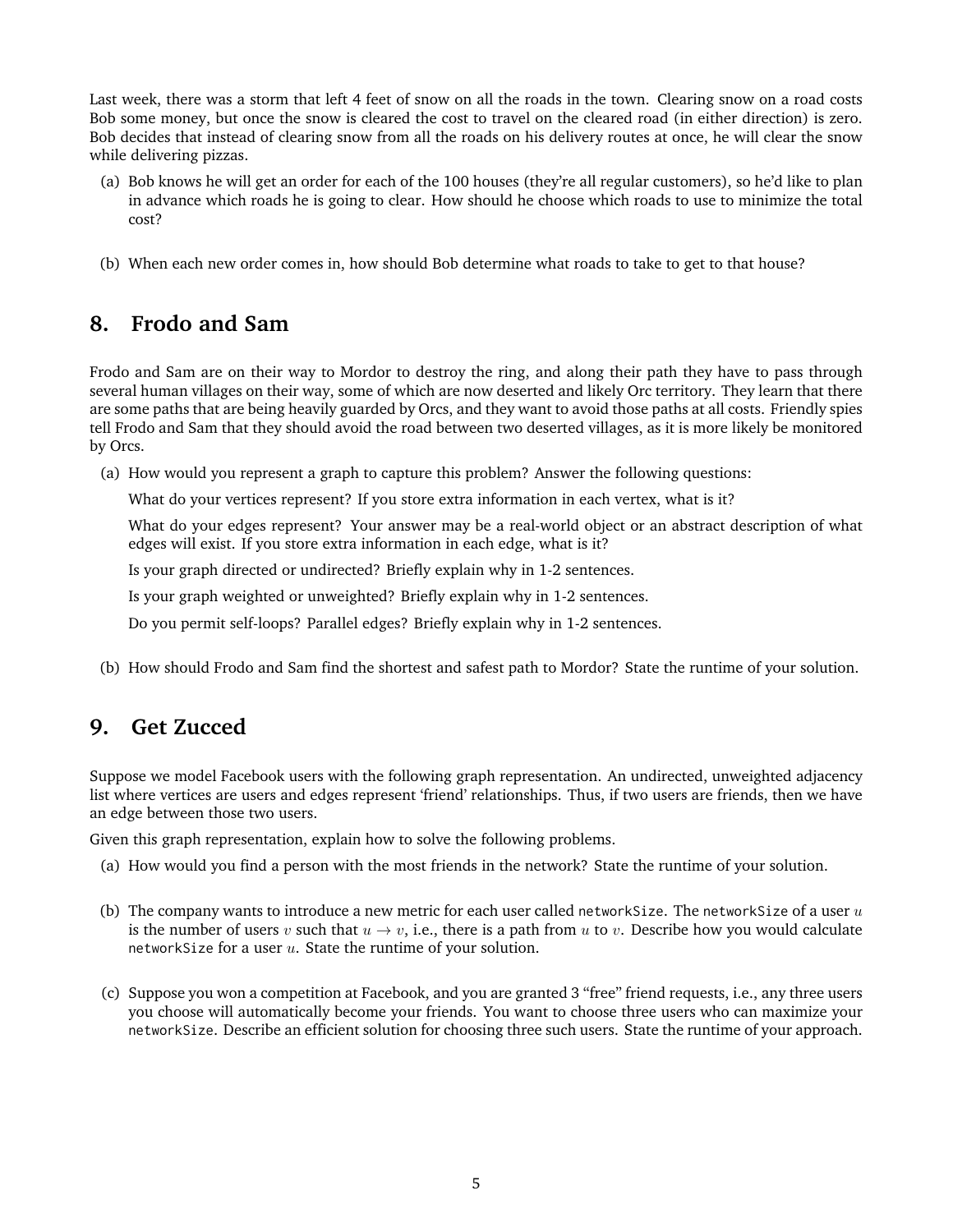# **10. Memory, Locality, and Dictionaries**

(a) In lecture, we discussed three different optimizations for disjoint sets: union-by-size, path compression, and the array representation.

If we implement disjoint sets using Node objects with a "data" and "parent" field and implement the first two optimizations, our find and union methods will have a nearly-constant average-case runtime.

In that case, why do we bother with the array representation?

(b) Suppose you implement a dictionary with a sorted array and another with an AVL tree. Consider the time needed to iterate over the key-value pairs of a SortedArrayDictionary vs an AvlDictionary. It turns out that iterating over the SortedArrayDictionary is nearly 10 times faster than iterating over the AvlDictionary. Think about why that might be.

Now, suppose we take those same dictionaries and try repeatedly calling the get(...) method a few hundred thousand times, picking a different random key each time.

Surprisingly, we no longer see such an extreme difference in performance. The SortedArrayDictionary is at most only about twice as fast as the AvlDictionary.

Why do you suppose that is? Be sure to discuss both (a) why the difference in performance is much less extreme and (b) why SortedArrayDictionary is still a little faster.

## **11. Find Me a Cycle**

Given a directed graph G and a node v in the graph, devise an algorithm that returns whether or not v is part of a cycle in G.

# **12. Repairing Dijkstra**

Assume a connected graph that we have run Dijkstra on, with start and goal nodes  $s$  and  $q$ . This means each node has its predecessor set.

After this, I increase the weight of some edge  $u \to v$  on the shortest path between s and q (you don't know by how much). Although my shortest path may no longer be valid, I can look at all of  $v$ 's incoming edges, select the cheapest one, and set  $v$ 's new predecessor to be the other endpoint of that cheapest edge.

This sets all of the predecessors correctly, and I have repaired my shortest path despite the edge change.

If this works, give a (short) **explanation** why. If False, give a **counterexample**.